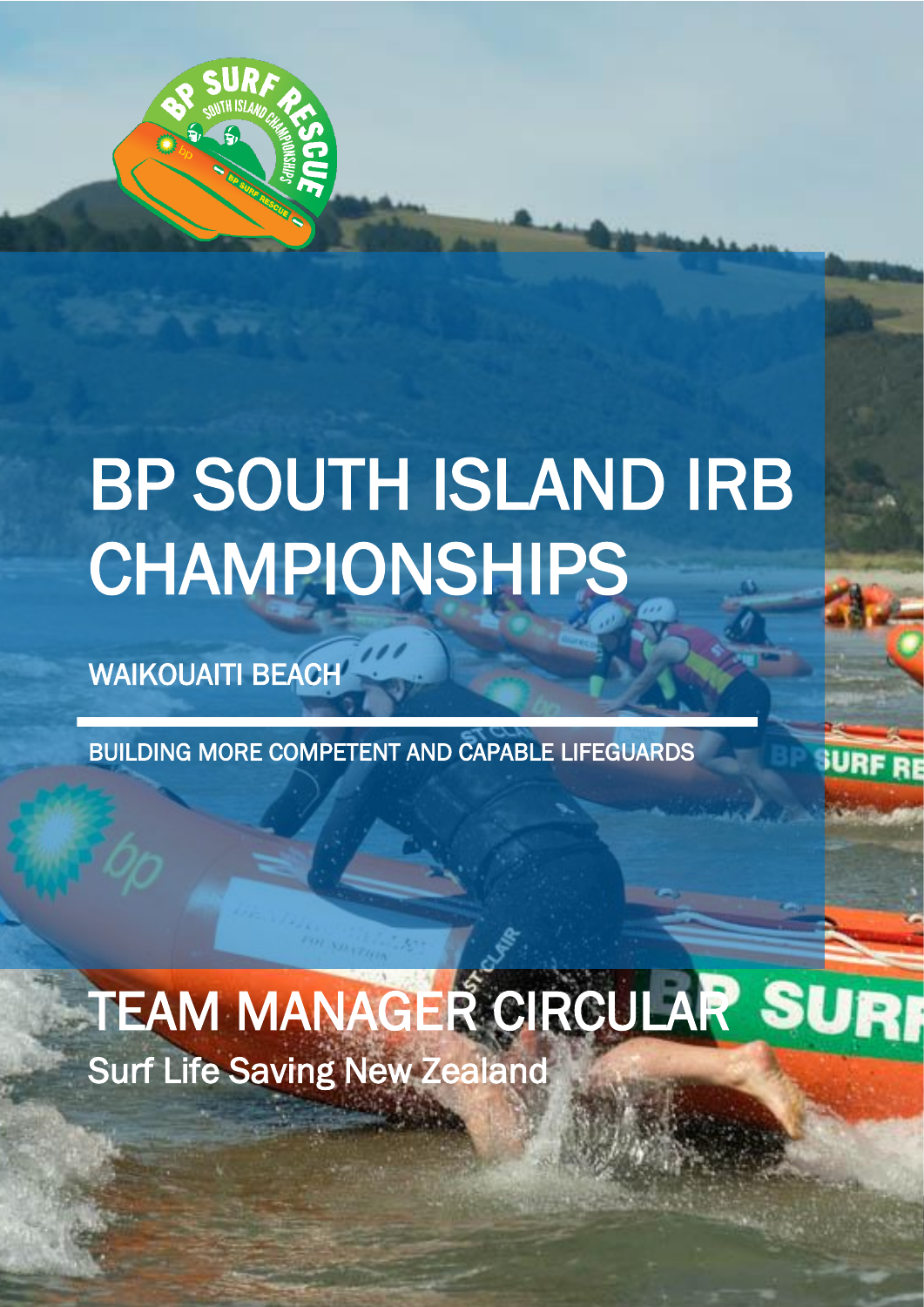

## Event Overview

The BP South Island IRB Championships has a proud history of being filled with hard, fast, and action-packed racing. The third largest Inflatable Rescue Boat racing competition on the Surf Life Saving calendar, crews from throughout the country will line up to showcase their surf skills, fitness and experience amongst their pairs.

The competition includes several events, requiring varying levels of technical skill and physical fitness. With surf and weather conditions constantly changing, the competition has proved to be one of the most exciting competitions of the Surf Life Saving calendar.

Located at the beautiful Waikoauiti Beach, along the picturesque Otago Coast, we invite you to celebrate the skills and experience of some of Surf Life Saving New Zealand's very best IRB Crews as they compete for their friends and against their fellow athletes.

## Team Manager Circular

This document provides you with all the information you need to know as a Team Manager at the BP South Island IRB Championships. While it contains the typical logistical information surrounding the event, it also incorporates very important details that a Team Manager must be aware of before attending the event.

Please note that this circular must be read in conjunction with the Entry Circular which outlines further information Team Managers must be aware of prior to entering any competitors into the competition.

## Important Times

#### **Friday 26 March 2021**

#### **Saturday 27 March 2021**

Fuel Distribution: 6:30am – 7:30am Start Time: 8:00am High Tide: 3:24pm – 2.1m

Scrutineering: 10:00am – 7:00pm (Please book with Dave Hickey, 0272806420 to book a time and best location by Tuesday 23rd March)

Team Managers Meeting: 7:15pm (On the beach in the arena) Officials Meeting: 7:30am (On the beach in the arena) Prizegiving: 30 minutes after the conclusion of racing<br>
Low Tide: 9:16am - 0.3m  $9:16$ am – 0.3m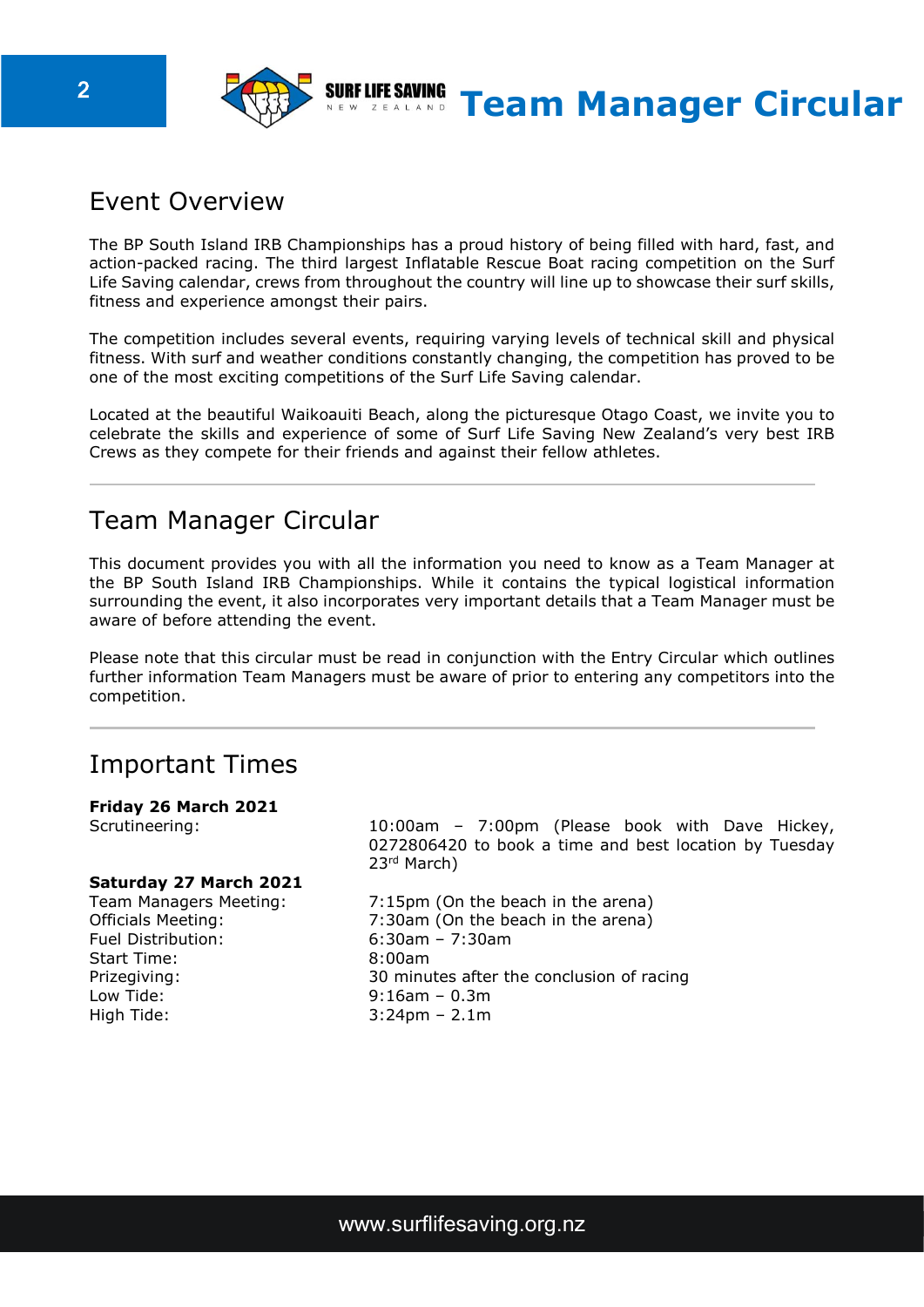

# Team Declaration Form

A Team Declaration Form must be submitted to Event Management during or prior to the Team Meeting. The form can be found in **Appendix One** of this circular.

# Scrutineering

Scrutineering will be carried out as per your bookings with Dave Hickey. General times will be between 10:00am – 7:00pm Friday 26<sup>th</sup> March. Please contact Dave Hickey to organize a time and location.

Please be aware that there may be delays during this process and club cooperation is greatly appreciated.

# Event Safety

#### **Pre-Existing Medical Conditions**

All participants and officials with a pre-existing medical condition must complete and submit a 'Pre-Existing Medical Conditions Declaration' form prior to the close of entries. These forms are to be submitted to the Event Assistant (Scott Bicknell) by email

to scott@bicknellconsultants.com. However, participants are encouraged to submit these as early as possible. Once submitted, the forms will be reviewed by SLSNZ and a decision will be made on whether a 'Competitor Waiver' form is required to be completed.

These forms are available through the website **[here](https://www.surflifesaving.org.nz/calendar/2021/march/2021-bp-surf-rescue-south-island-championships)**.

#### **Competition Safety Plan**

The Competition Safety Plan will be made available through the website **[here](https://www.surflifesaving.org.nz/calendar/2021/march/2021-bp-surf-rescue-south-island-championships)** prior to the event commencing. The document is also available for viewing in the Event Management Area during the event. The missing person at sea reflex tasking can be found in **Appendix Two** of the entry circular.

#### **Parent, Guardian, Coach, Team Manager and Club Obligations**

It is the responsibility of clubs, through their coaches and manager, to ensure that each individual competitor is competent to **safely** compete in the conditions that prevail on any given day.

It is therefore the clubs responsibility to ensure that competitors who are not yet competent to compete in the prevailing conditions are withdrawn from an event rather than expose them to unnecessary risk or potential harm by encouraging or coercing competitors to compete, particularly against their will. Please refer to statement (e) of the **Agreement to be bound by the Manual** section of the **Surf Sports Competition Manual.** The Manual can be found **[here](https://www.surflifesaving.org.nz/sport/official-coach-development/officials-tool-box)**.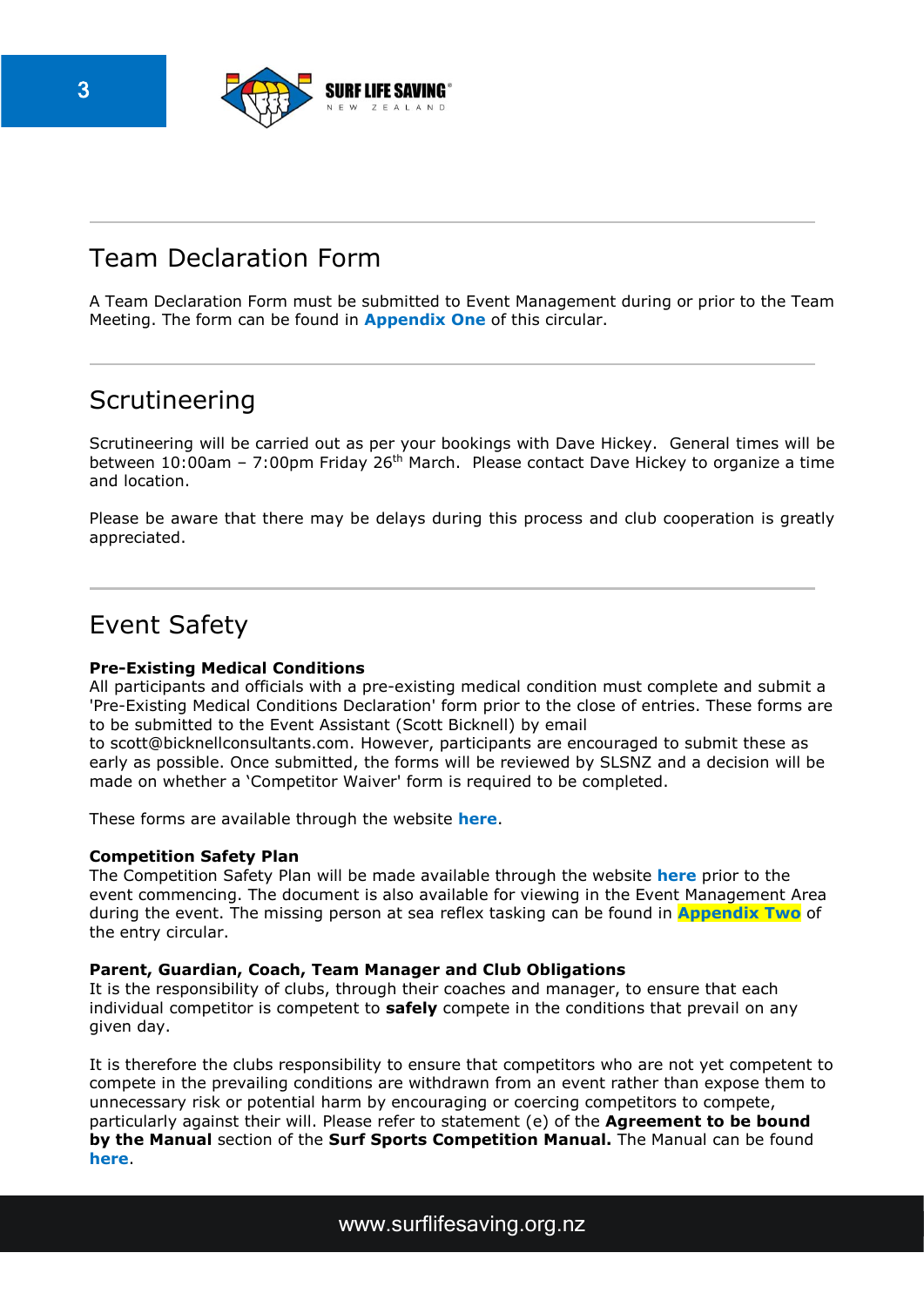

It is the expectation of the organisers that all clubs will only permit competent competitors to compete in an event.

#### **Warm Up on Friday 26 March 2021**

Please note that all SLSNZ rules and regulations apply on Friday 26 March 2021, as they do during the event. Please ensure compliance and follow the instructions of Event Management Staff.

#### **Return to Shore Procedure**

Situations have arisen in past events where craft and or people have been stranded on the IRB race course in the direct path of rapidly approaching IRB crews, whom are unaware of the hazard that lies ahead due to the inability to see the stranded craft/person due to sea conditions, which poses significant risk to people and craft.

The purpose of this procedure is to put in place systems to help identify these situations and immediately draw competitor's attention to the need to immediately 'throttle back' and precede with caution, in order to prevent potential collisions and harm to people and craft.

- 1. **EMC/nominated officials** Upon identifying that a person and or craft are stranded within the race arena, the following actions must be implemented as soon as practicable.
	- a. Have the starter activate the all-round RED flashing light atop of the starter pole.
	- b. Raise and wave a RED flag on shore in the affected lane, in direct line of sight of the returning IRB Driver.
	- c. Raise and wave a RED flag from an attending water safety craft.
- 2. **Drivers –** Upon sighting the red flashing light or waving of a red flag, drivers must throttle back and proceed to shore, unless directed to provide assistance by the designated water safety crew.

# Code of Conduct

Event Management reserves the right to exclude competitors from further competition for poor or 'un-sportsperson like' behaviour. This also applies to parents, team managers and supporters.

The team managers are directly responsible for the conduct of all person, from their club, attending this championship event. We encourage you to ensure that the culture you create within your team is one that embraces the values espoused by SLSNZ.

To view the SLSNZ Code of Conduct click **[here](https://www.surflifesaving.org.nz/about-us/key-documents/regulations)**.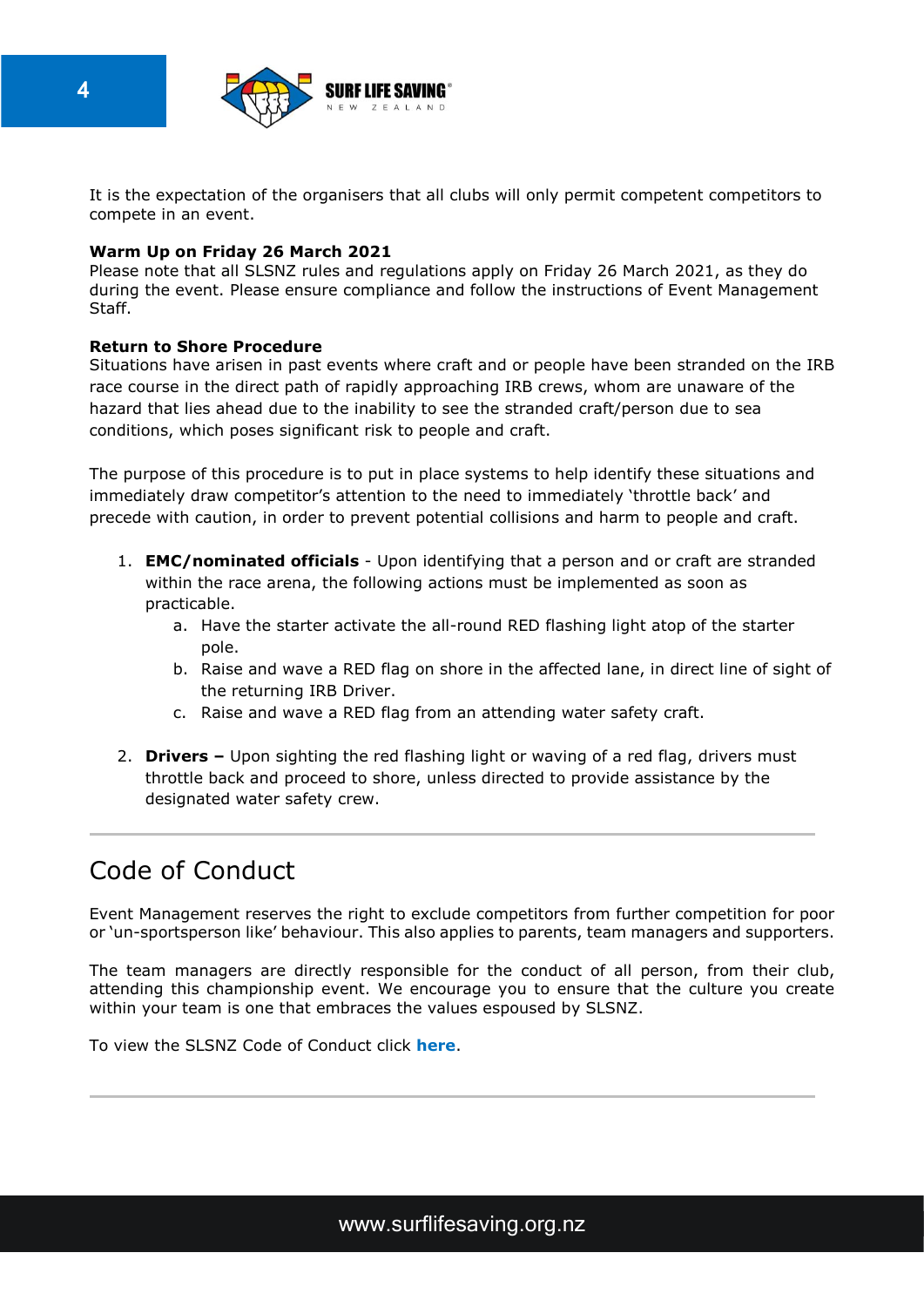

# Fuel Distribution

Thank you for your pre order of fuel. SLSNZ will purchase all the fuel as per the orders and each club will be issues with the amount they ordered all in one go for the duration of the event.

We will be looking at collecting fuel containers for each club during next week in the Otago and Canterbury club areas and will fill these for you on the Friday with your ordered amount. Fuel containers will be able to be collected on the Saturday morning from the Competition Arena.

There are a number of clubs that have over ordered fuel or not ordered fuel which we will call early next week.

Note that we will have a small amount of spare fuel in case clubs require more on the day of racing.

## Communications

We are now using the SLSNZ App to push messages during events. Download the app using your apple or android apps store and down load for free. Then following the information on the poster attached with this email.

We will also be using the SLSNZ IRB [Facebook](https://www.facebook.com/groups/273321807460698) page for up to date information along with the SLSNZ [website.](https://www.surflifesaving.org.nz/calendar/2021/march/2021-bp-surf-rescue-south-island-championships)

 <https://apps.apple.com/us/app/slsnz/id1544530476> <https://play.google.com/store/apps/details?id=com.app.p9345II>

## Event Management Committee

Event Manager: Mike Lord Event Referee: Dave Bourke Event Safety Officer: Felix Cook

Mike Lord Sport Development Officer Surf Life Saving New Zealand

m 027 457 1025 e Mike.lord@surflifesaving.org.nz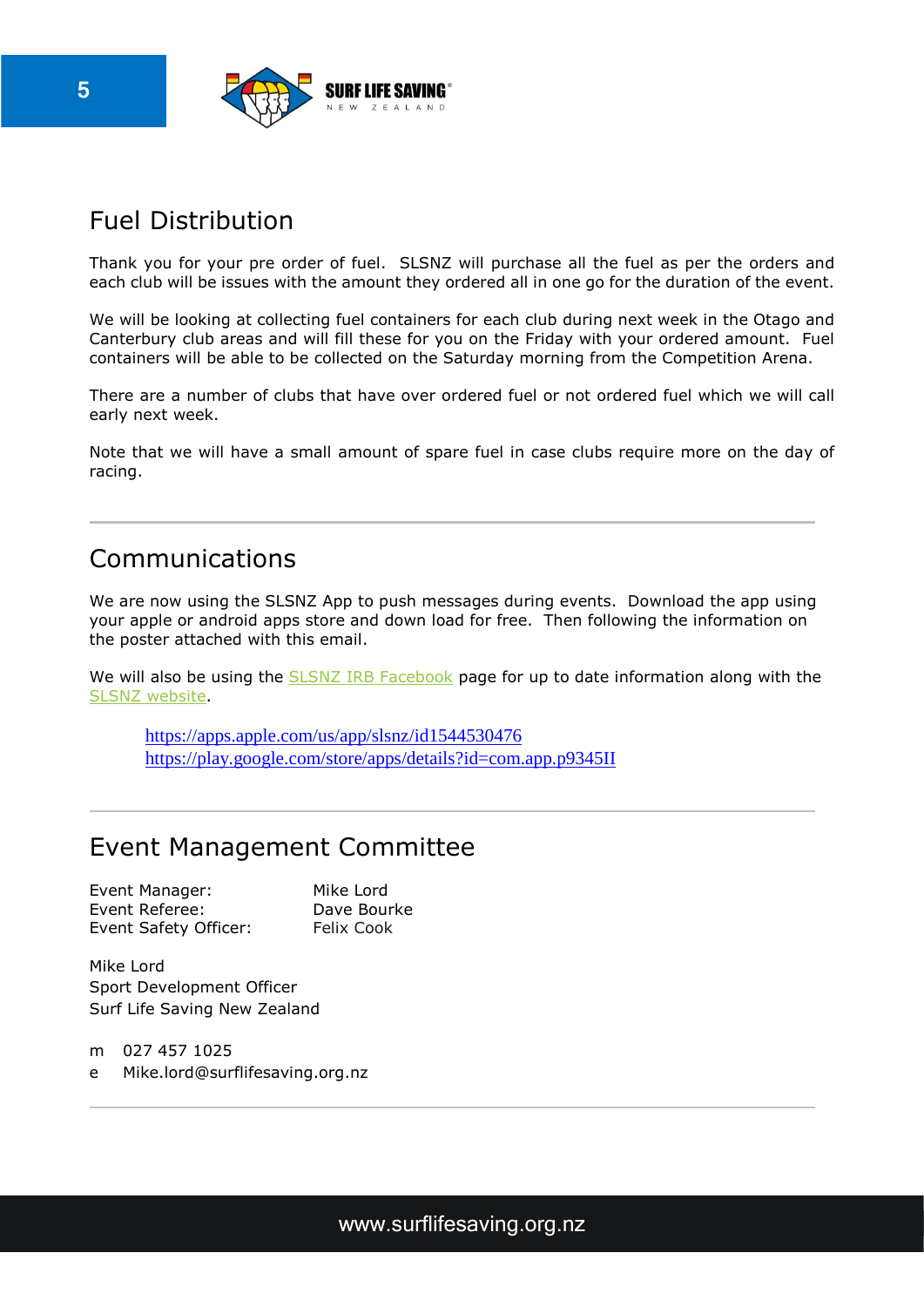



## **Club Entry and Team Declaration Form**

This form must be completed by the Club appointed 'Team Manager' for all New Zealand Championship Events.

**I ………………………………………… (name of Team Manager) agree that by signing this form I am authorised by …………………………………………………………………………….……….. (name of Club) to complete this form on behalf of the Club, and the individual members of my Club who wish to enter these Championships.**

I agree that, my Club, the individual members of my Club who enter these Championships, and I, will comply with the following rules which apply to these Championships:

- The SLSNZ Constitution and Regulations
- The SLSNZ Surf Sport Competition Manual
- The SLSNZ Equipment Specification Manual
- The terms and conditions of the event as set out in the event entry information pack
- The SLSNZ Code of Conduct

All documents are available to be downloaded from the SLSNZ website [\(www.surflifesaving.org.nz](http://www.surflifesaving.org.nz/) )

I acknowledge and accept that as Team Manager I assume responsibility on behalf of my Club for:

- 1. The conduct of all members of my Club who are entered to compete in these Championships for the duration of the time it takes to travel to the Championships, at the Championships and travel home following the Championships.
- 2. Attending the pre-event Team Managers meeting.
- 3. To provide a copy of the SLSNZ Code of Conduct to each member of the team (Coach and Competitors).
- 4. To return the accommodation report form.

It is also a term of entry to these Championships that the Team Manager, Club and competitors agree to being photographed, filmed, videoed or to have their image recorded in any way in the period from the commencement of the championships until the award ceremony after the Championships, and that SLSNZ may use any such imagery in connection with the future promotion of these Championships or other SLSNZ events held. Participants are entitled to request access to such images and to take copies of them at their cost.

I understand that should any member of my Club, or I, breach any of the rules listed above in relation to these Championships, that the Club, and/or myself and/or the individual members of the Club may be disciplined by my Club and/or SLSNZ.

| Club Team Manager | Date |
|-------------------|------|
|                   |      |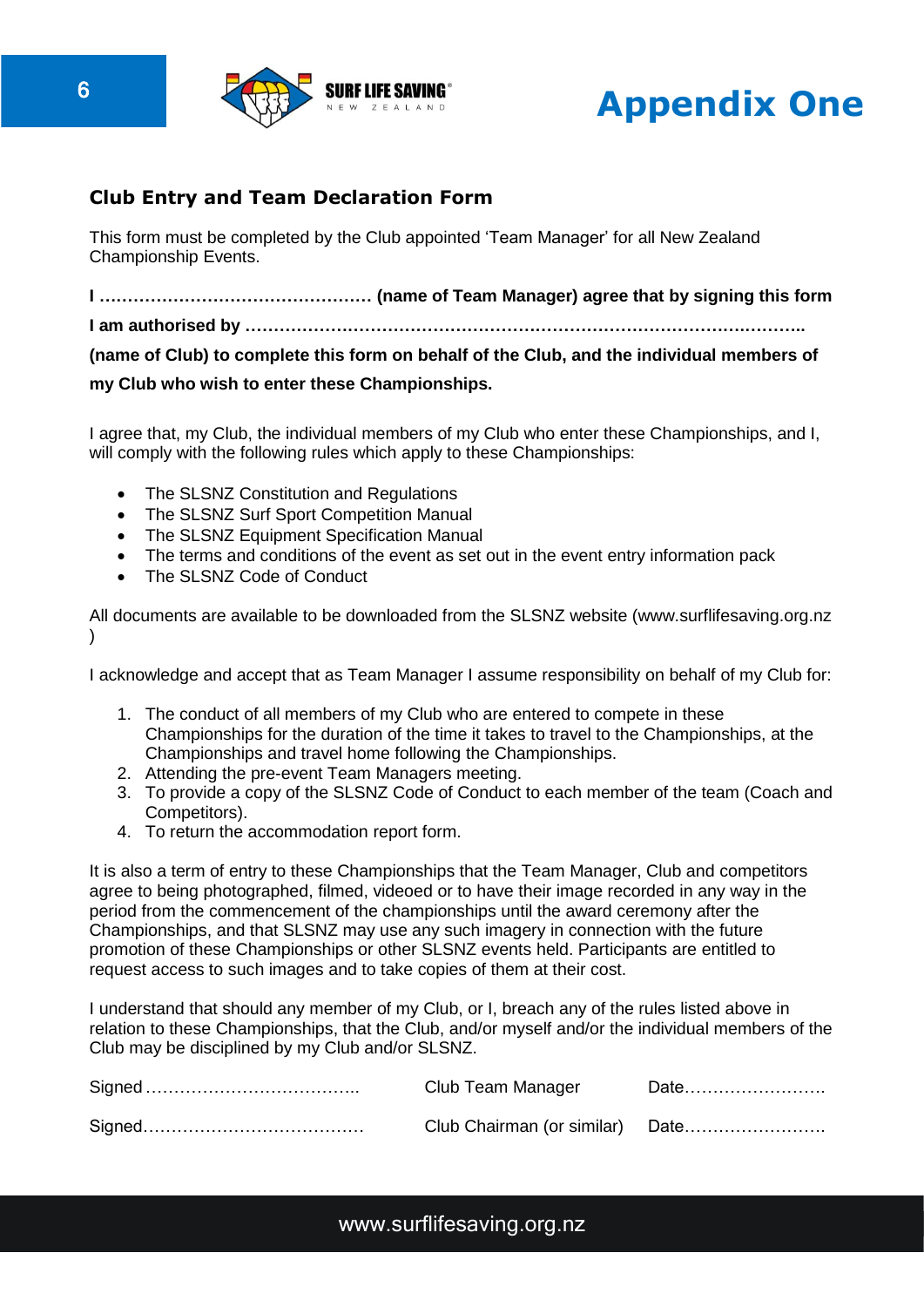

**7** *PHAPP* SURFUFE SAVING<sup>®</sup> **Appendix Two** 

## **Missing Person at Sea - Officials Reflex Tasks**

The continuous sounding of air horns & whistles, and waving of flags to competitors, *confirms*  that a **competitor is missing at sea.** 

#### **OFFICIALS'** response and responsibilities.

- 1. Immediately close and clear the water arena of competitors and craft, by…
- 2. The continuous sounding of air horns & whistles, and waving of flags to competitors, until all competitors are out the water.
- 3. With the assistance of supporters immediately clear competitor's equipment from the beach within the affected arena/s then keep supporters and all competitors, who are **not**  part of the competitor search party (CSP), out of the affected arena/s.
- 4. Arena Referees (AR) with assistance of officials and team managers/coaches, assemble the designated CSP into orderly lines, with fins & goggles/masks, ensuring each are "buddied up," and with lifeguard (LG) support, (preferably 1X10). LGs must have fins and a tube.
- 5. Arena Referees (AR) to 'standby' on their allocated radio channels for instructions from the Event Safety Officer (ESO) who will confirm the location and timing for the deployment of the CSPs.
- 6. When requested, deploy the CSP to sea, then observe and monitor progress of the CSP and their safety. AR to provide feedback to ESO only where necessary and only as radio traffic permits. AR should continue to 'standby' their radios fro further information and instructions.
- 7. Officials may be called upon by the ESO to call for volunteers, (qualified LGs, whom are competent swimmers, and whom have fins, goggles/mask, and preferably a wetsuit vest) from supporters, who are able and willing to take part in the search upon completion of a suitable briefing, to form supporters search parties (SSP). Officials may only deploy SSP after cleared to do so by the ESO or their delegate, and only when the ESO or their delegate is satisfied that the SSP have been adequately briefed of their roles, safety procedures, and the potential hazards and risks.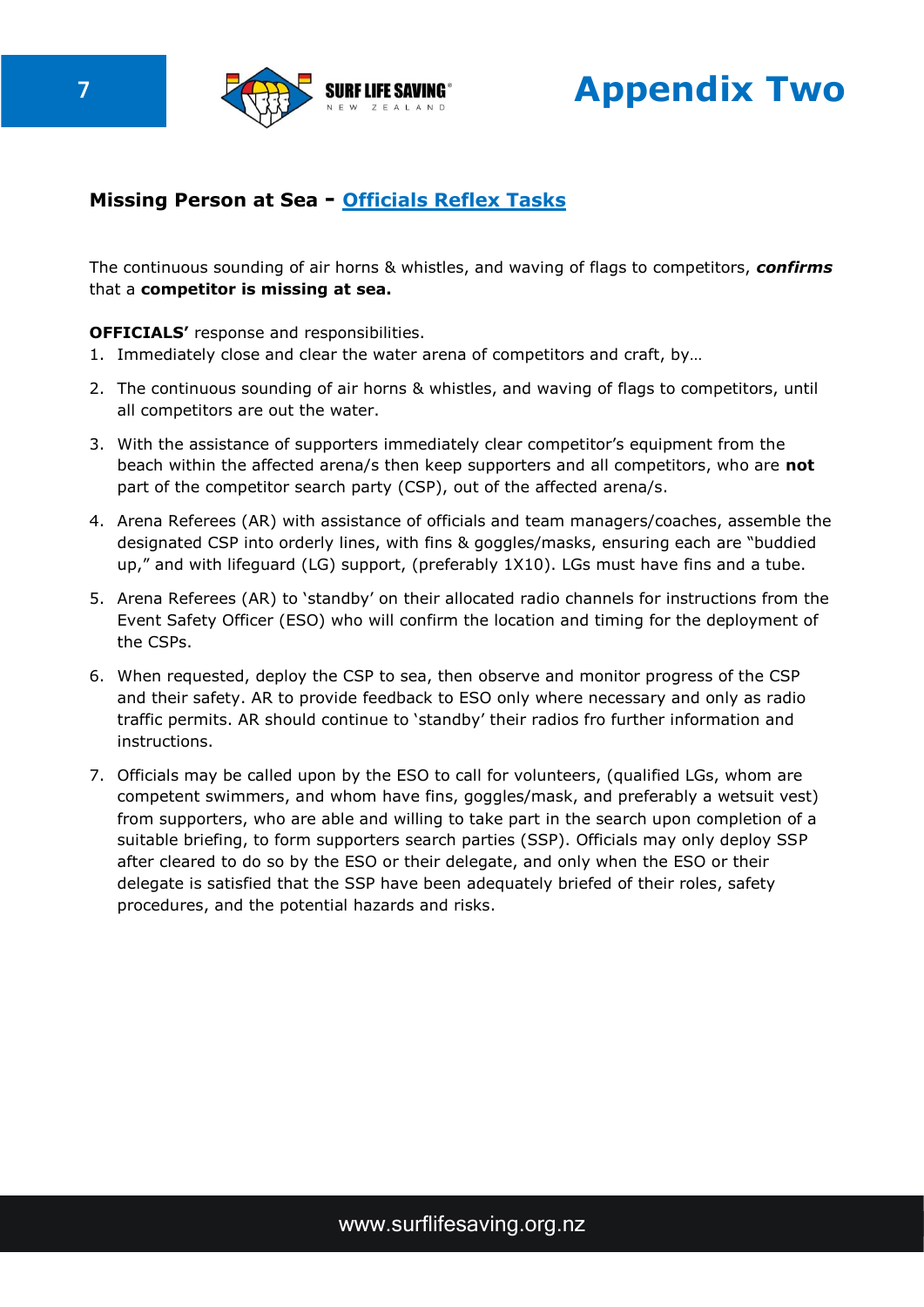

## **Missing Person at Sea - Managers/Coaches Reflex Tasks**

The continuous sounding of air horns & whistles, and waving of flags to competitors, *confirms*  that a **competitor is missing at sea** 

#### **TEAM MANAGERS/COACHES'** response and responsibilities.

- 1. Team managers to check that their competitors are all accounted for.
- 2. Assign only competent lifeguards (LG) to the competitor search party (CSP) with fins and goggles/masks, and direct them to their Coach or Arena Referees (AR) in the affected arena/s.
- 3. Coaches to report immediately to the AR in their assigned arena and organise their CSP in line/s, ensuring that they are 'paired up' while awaiting instructions from the AR.
- 4. CSP should be sorted into lines with the most capable athletes closest to the water and least capable furthest from to the water. Coaches to remind CSP that when in the water, searchers will take turns at diving under water to search, while the their buddy makes sure they are safe and that their buddy returns to the surface.
- 5. Coaches/Team managers must should know the number and names of their CSP prior to entering the water and ensure that they are all accounted for prior to leaving the water and or search party.
- 6. Team Managers/Coaches and the CSP must follow the instructions of the AR and officials at all times to ensure that the search is implemented in a coordinated manner. If competitors do not feel confident or capable of implementing a search they must withdraw from the CSP, ensuring that they notify their buddy and coach/team manager before leaving the water and or CSP.